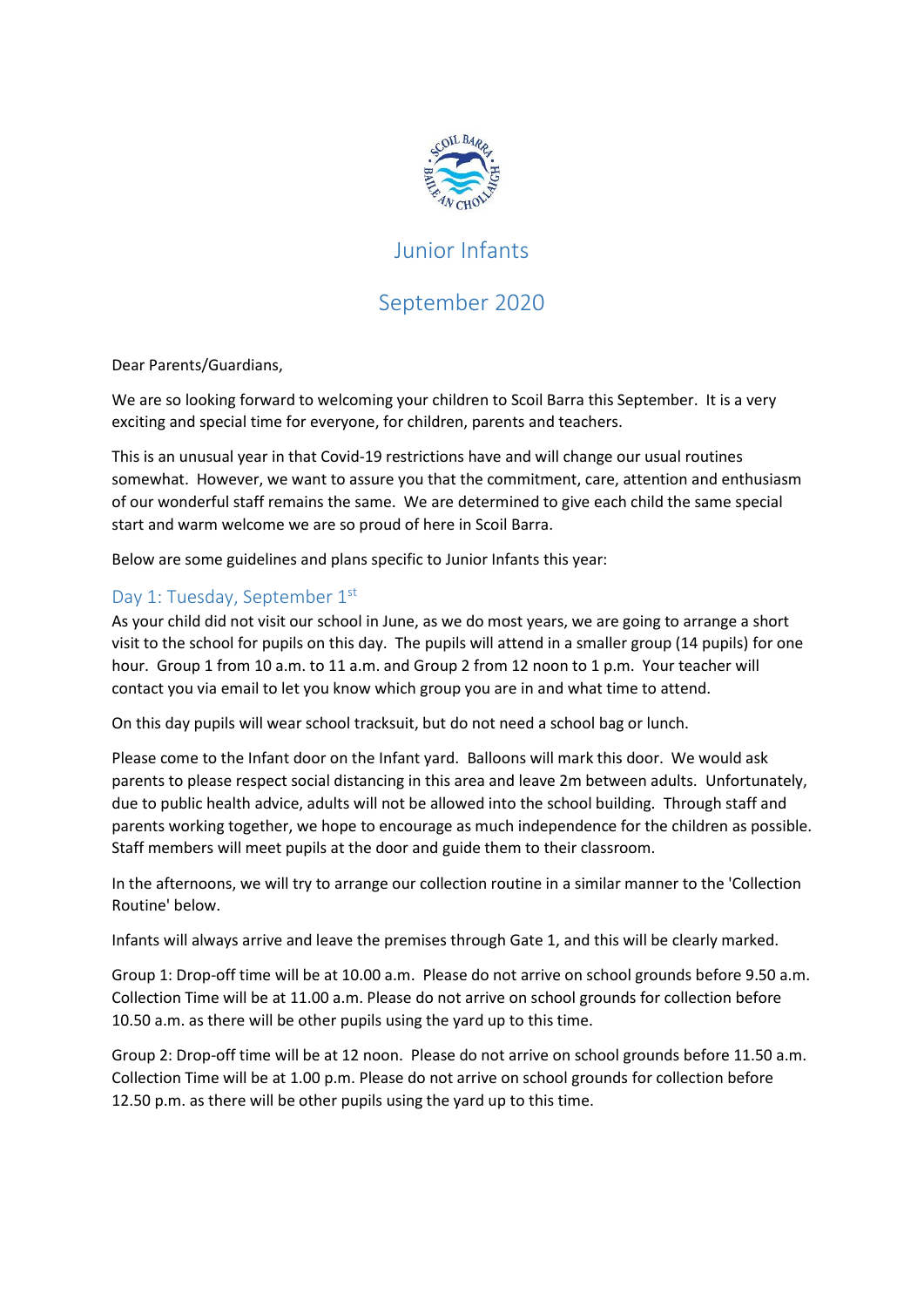#### Day 2: Wednesday, September 2<sup>nd</sup>

All children will attend school from 10.00 a.m. to 12 noon on this day.

Pupils will use the same Infant door as on Tuesday. Please do not arrive at the school grounds before 9.50 a.m. Again, staff will guide pupils to their classroom from the infant door on this morning.

Pupils will wear school tracksuit. Pupils will bring a small lunch (snack), drink and their schoolbag on this day.

Pupils will be collected from the Infant yard, following the arrangements of the 'Collection Routine' below.

## Thursday, 3<sup>rd</sup> September to Friday, 11<sup>th</sup> of September

For the following 7 school days, all Junior Infants will attend school from 9.10 a.m. to 12.10 p.m. Please do not arrive on school grounds before 9.00 a.m. as all classes from Senior Infants to 6<sup>th</sup> class will be entering the school grounds up to that time.

On these days, please line up with your child on the 'dots' on the yard. We would ask parents, if possible, not to come up to the doors on these days, just to encourage a little more independence. Again, staff will come to the yard to help to guide pupils to their classroom.

From Thursday, 3<sup>rd</sup> of September pupils may bring their lunch, drink and PPE Pack (Ziploc bag with facecloth for drying hands) in their schoolbag. Toilet paper, soap and sanitiser will be provided in school.

Pupils may be collected at 12.10 p.m., following the collection routine below. Please do not arrive on school grounds for collection prior to 12 noon.

## Monday, 14<sup>th</sup> of September to Friday 18<sup>th</sup> of September

Pupils will attend from 9.10 a.m. to 12.40 p.m. Please do not arrive on school grounds before 9.00 a.m. for drop off.

We will try to encourage pupils to move from a collection dot as independently as possible into the school building. Again, we are asking parents not to come up to the school doors on these days. Staff will be present supervising and encouraging pupils and, of course, if any pupils are finding it tricky, we will be there to support them.

#### From Monday 21<sup>st</sup> of September onwards

All Junior Infants will begin school at 9.00 a.m. This will bring Junior Infants in line with the arrival routine of all other pupils in the school. The school gates will open from 8.45 a.m. Parents may drop pupils to the 'drop and go' zone in the yard any time between 8.45 a.m. and 9.00 a.m. Again, we would encourage pupils to move independently from the yard to the infant door and into their classroom.

School will finish at 1.40 p.m. for Junior Infants via the 'Collection Routine' below.

Children will be asked to bring two lunches from Monday, the  $21<sup>st</sup>$  of September. One 'small lunch' or snack to be eaten at 10.40 a.m., one 'big lunch' to be eaten at 12.50 p.m.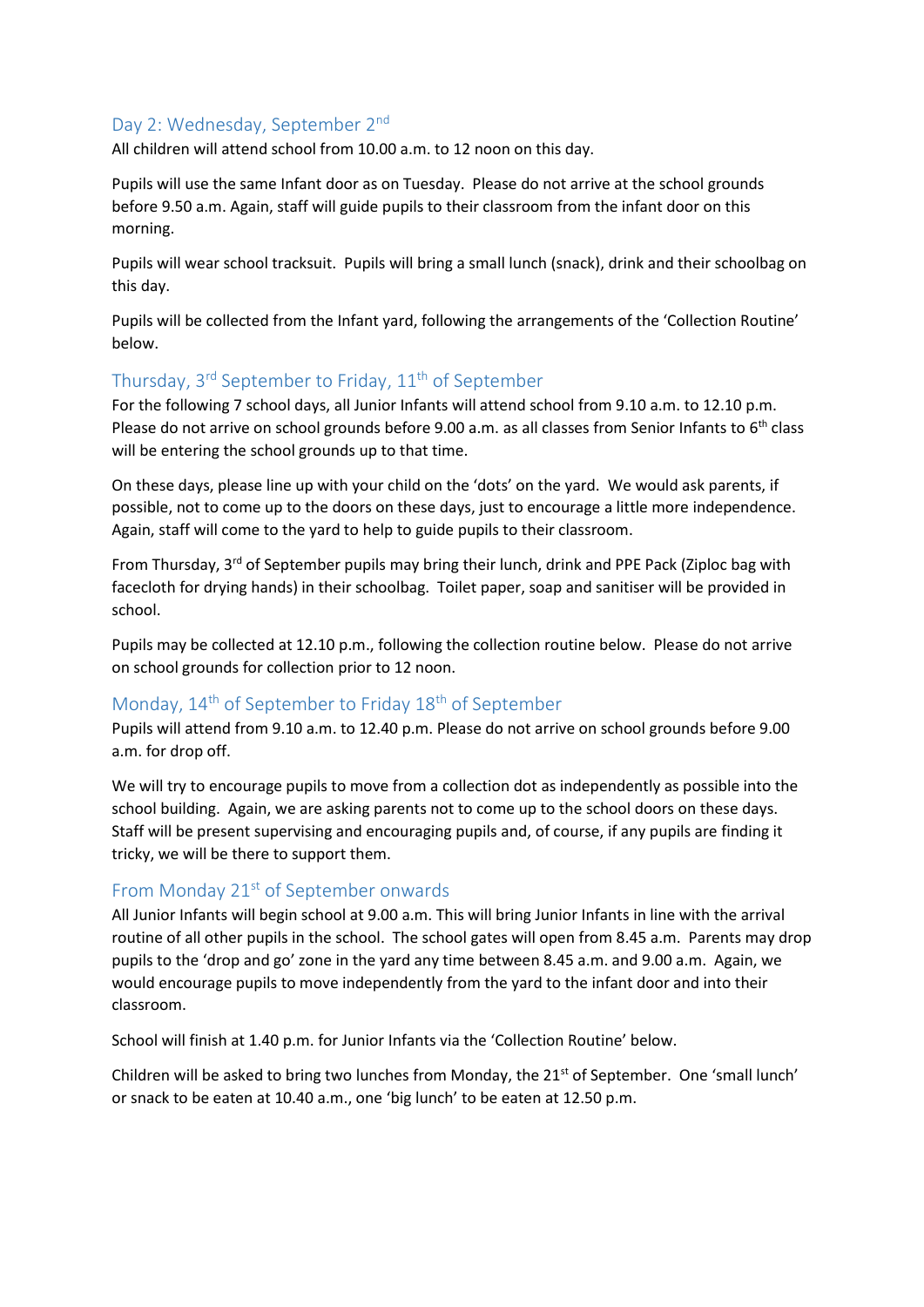#### Collection Routine

At collection time, Ms. Moloney's class will come out of the right-hand door, near the field.

At collection time, Ms. Moriarty's class will come out of the left-hand door, the usual infant door, on the office side.

The yard has been divided into two sections. Each section has rows of dots and arrows at 2-meter intervals. There is an exit path marked down the side of each yard also. We would ask adults to line up on the dots as they arrive. The first dot will be clearly marked. This is arranged in an 's' shape, in a similar way to the queueing systems at the airport.

When your child's line arrives out on the yard, your child's teacher will send the pupil to the adult at the first dot. It may help if you say your child's name to the teacher. The queue of collecting adults will continue to move up in the order that adults have arrived and lined up in. Please be patient while waiting in line at collection time.

We would ask that, once you have collected your child, adults move directly off the yard via the exit path at the side. Please do not wait or congregate on the schoolyard after collection.

For our usual, 1.40 p.m. finish time we would ask that parents do not arrive before 1.35 p.m. as other classes are using the yard until that time.



Please see the image below for collection arrangements.